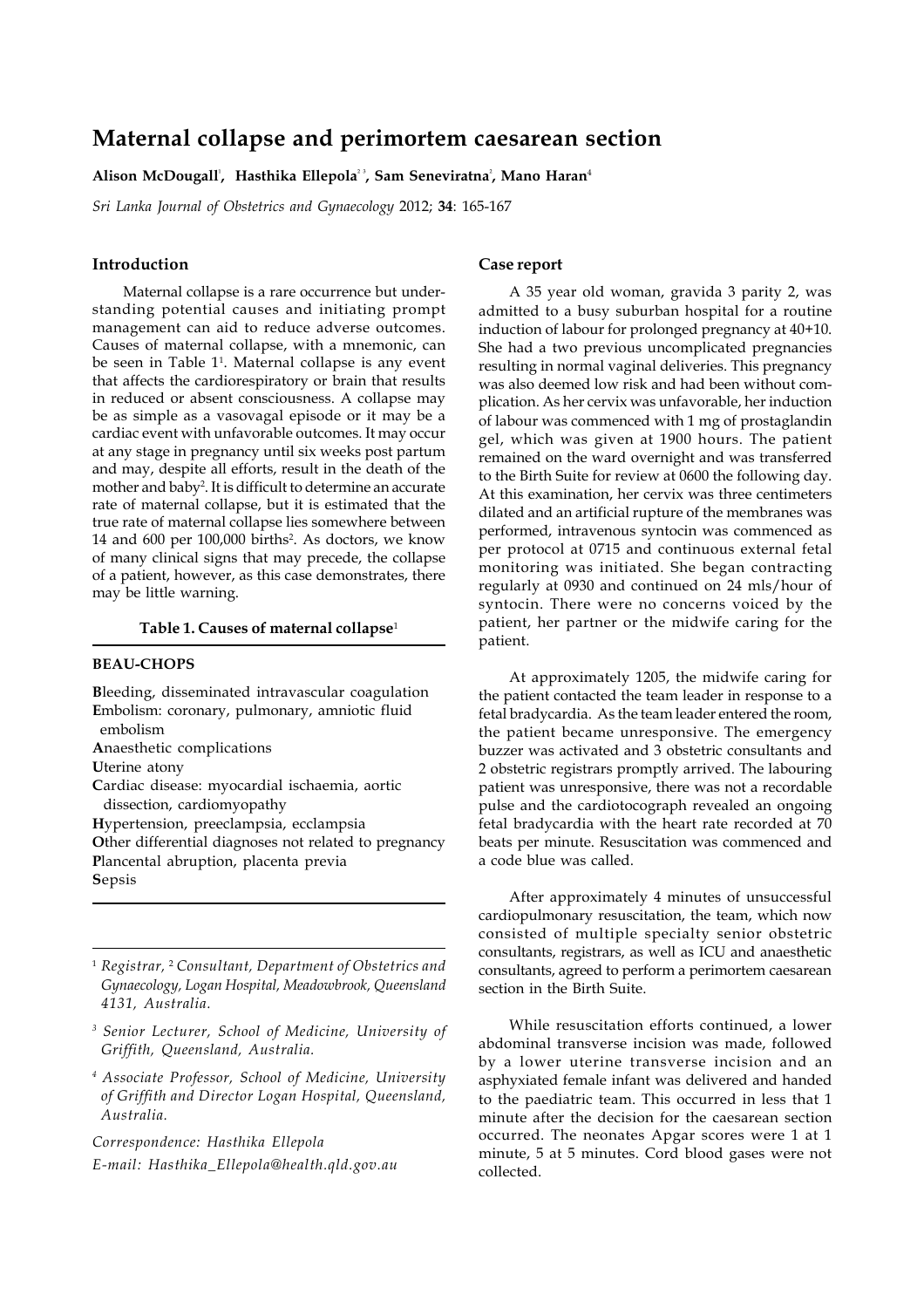Maternal resuscitation continued and the presence of disseminated intravascular coagulation shortly became apparent. Despite all resources and team efforts, the patient did not regain consciousness and died in ICU. For cultural reasons, the family declined a postmortem examination. It is likely the patient suffered from an amniotic fluid embolism but a differential diagnosis includes a massive thromboembolism.

The availability of three specialists in three specialty, the quick response of the team of registrars and midwives saved the baby and a very well coordinated effort was applauded by the state mortality review committee.

### **Discussion**

According to the latest figures from the Australian Institute of Health and Welfare, there were 65 maternal deaths in Australia from 1st January 2003 to 31st December 2005<sup>3</sup>. Also from this report, the leading causes of direct and indirect maternal deaths can be seen in Table 2. Direct deaths are deaths from obstetric complications, for example post partum haemorrahge, while indirect deaths are deaths from existing disease, which may be exacerbated by pregnancy.

# **Table 2. Cause of maternal death, Australia 2003-2005**<sup>3</sup>

| Cause of death                       | No. of deaths  |
|--------------------------------------|----------------|
| <b>Direct</b>                        |                |
| Amniotic fluid embolism              | 8              |
| Hypertensive disorders               | 5              |
| Thrombosis and thromboembolism       | 5              |
| Obstetric haemorrhage                | 4              |
| Cardiac conditions                   | 3              |
| Infections                           | 1              |
| Deaths associated with anaesthesia   | 1              |
| Non-genital tract haemorrhage        | 1              |
| Thrombotic thrombocytopaenia purpura | 1              |
| <b>Indirect</b>                      |                |
| Cardiac conditions                   | 1 <sub>0</sub> |
| Psychiatric causes                   | 6              |
| Non-obstetric haemorrhage            | 5              |
| Infection                            | 4              |
| Hypertension                         | 1              |
| Other                                | 1 <sub>0</sub> |
| Total                                | 65             |

Resuscitation of the pregnant patient can be difficult. From 20 weeks gestation, the gravid uterus can place pressure on the aorta and inferior vena cava, thus decreasing venous return and reducing stroke volume and cardiac output<sup>4</sup>. The Royal College of Obstetricians and Gynaecologists (RCOG) advise that a left lateral tilt of 15 degrees on a firm surface will relieve aortal and vena caval compression in the majority of patients and will still allow effective chest compressions to be performed<sup>2</sup>. The American Heart Association suggests manually displacing the uterus while the patient is in the supine position to relieve aortocaval compression and to allow for effect chest compressions during CPR1 . Previously, there has been concern regarding the defibrillation of pregnant patients. While there is a small risk of inducing foetal arrhythmias, defibrillation at standard advanced cardiac life support settings should be carried out if required<sup>1,2</sup>. Fetal monitors should be removed prior to defibrillation.

The decision to perform a perimortem caesarean section is a difficult one and timing of the operation is crucial for both foetal and maternal survival. In 1986, Katz et al. suggested the Four Minute Rule: "Caesarean delivery should be begun within four minutes and the infant delivered within five minutes after maternal cardiac arrest"5 . In 2005, Katz reviewed 38 case reports of perimortem caesearn section for delivery of singletons, twins or triplets, between 1986 and 2004. They found that in 30 of the 38 perimortem caesarean sections, there were surviving infants. Of the 38 mothers, only 16 survived as 14 were though to be unresuscitatable and for the other 8 deaths, the cardiac arrests were from lethal insults<sup>6</sup>. The conclusion from this review supports performing a perimortem caesarean section within four minutes if resuscitation is ineffective<sup>6</sup>.

Maternal collapse leading to maternal death is a rare event in the developed world. The World Health Organization (WHO) defines maternal death as, "The death of a woman while pregnant or within 42 days of termination of pregnancy, irrespective of the duration and site of the pregnancy, from any cause related to or aggravated by the pregnancy or its management but not from accidental or incidental causes". The Australian Institute of Health and Welfare quotes the maternal death ratio for Australia to be 8.4 per 100,000 of women giving birth, which equates to the WHO maternal mortality ratio (MMR) for Australia<sup>2,7</sup>. The WHO estimates MMR for developed regions to be 14 per 100,000 compared to 240 per 100,000 in developing regions of the world<sup>7</sup>. Risk factors for pregnancy associated death include: age over 35 years, women with multiple pregnancies, obese women (BMI greater than 40), late booking or nonattendees of antenatal care, those subjected to domestic violence, substance abusers and black African and Caribbean women<sup>8</sup>.

*Sri Lanka Journal of Obstetrics and Gynaecology*